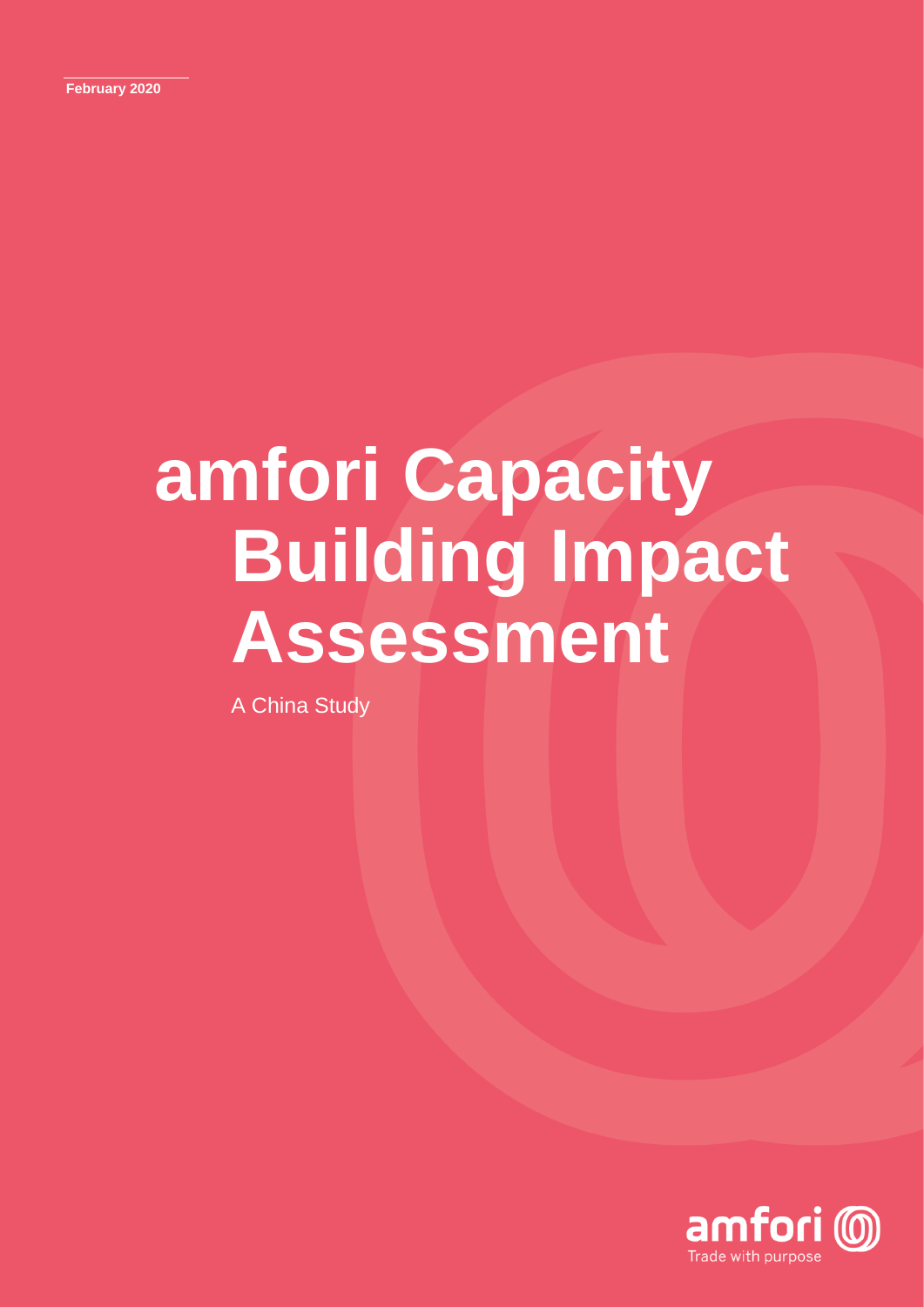# The Study at a Glance



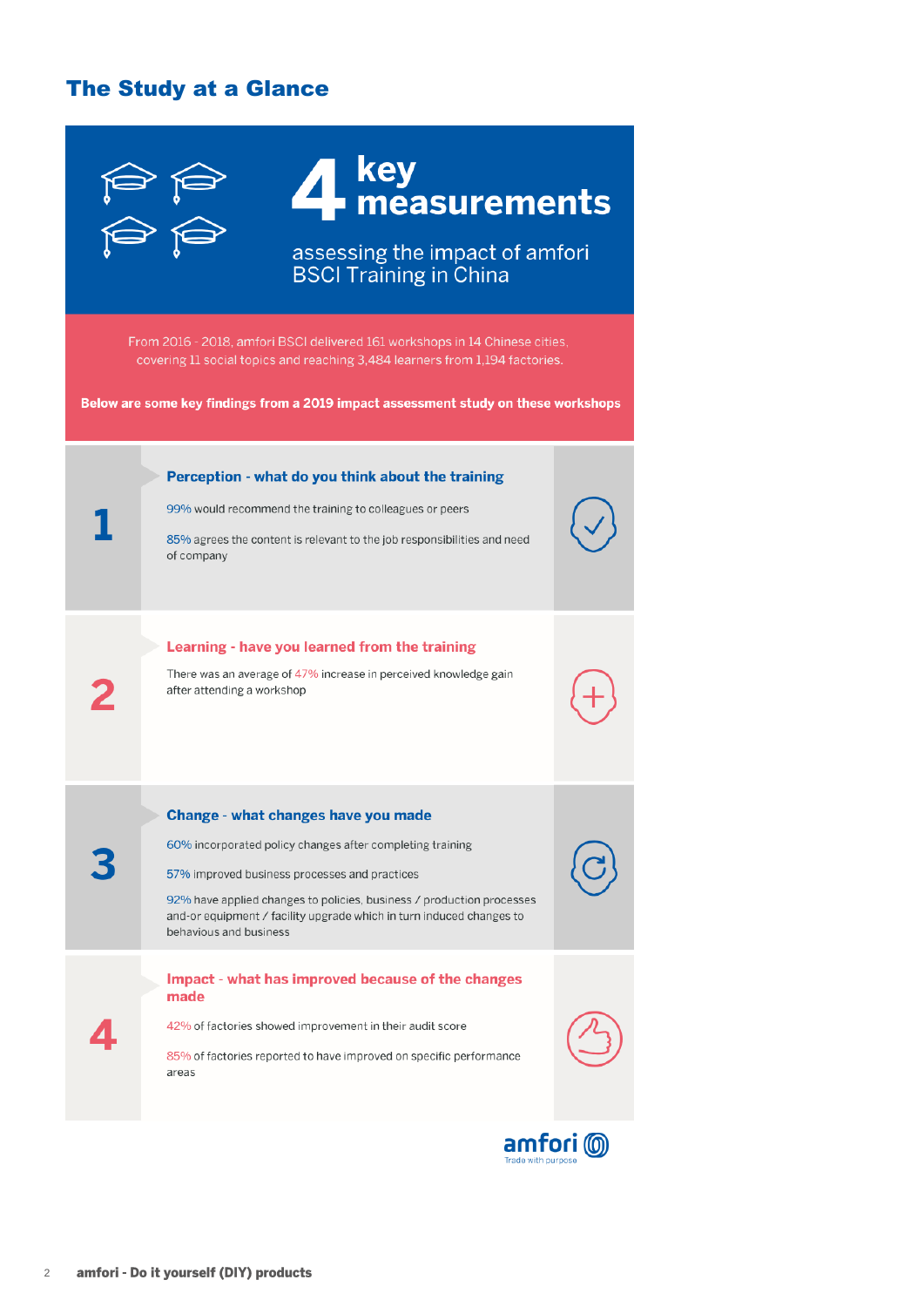# Introducing the Study

## **Context**

amfori's mission is to enable each of our members to enhance human prosperity, use natural resources responsibly and drive open trade globally. A key channel for achieving this is through our capacity building and training courses. These activities empower our members and their business partners. The heart of our capacity building activities is the amfori Academy: an innovative digital platform with a unique combination of online and offline learning tools. This platform combines interactive and practical programmes for users to develop their skills in sustainable supply chain management.



*Source[: amfori Annual Report 2019](https://amfori-.foleon.com/annual-report-amfori/annual-report-2019/at-a-glance/)*

Courses are provided for amfori members as close as possible to where they are based, as well as in factories and as close as possible to members' local staff in sourcing countries. The number of courses taken and variety of sessions offered continue to grow each year.

These courses are provided based on need and are aligned with our association's initiatives such as amfori BSCI and amfori BEPI. The course content is designed to equip learners with the knowledge and skills required to better manage human rights issues and other socioenvironmental compliance issues at the companies where they work.

Understanding the impact of training activities, for individuals and companies is important for drive continuous focus on the most impactful courses while allowing amfori to continuously improve its capacity building activities.

### **Assessing impact**

In 2018, amfori brought together a range of amfori members to a Project Group to discuss the value and process of assessing the impact of these training activities, as well as participating in and supporting the pilot study and activities. This pilot study is a result of their collaborative work. The Project Group members can be consulted [here.](https://www.amfori.org/content/project-groups-amfori-governance)

In early 2019, this group contracted an external party, Deloitte Advisory (Hong Kong) Limited, to perform an extensive impact assessment study in China on amfori BSCI related training activities during 2016 – 2018. The project started in April 2019, with a final report ready in November of that same year.

The impact assessment focused on answering the following questions -

#### **Perception**

How do attendees perceive the training, do they consider the content relevant and useful

#### **Learning**

Have attendees learned from the training, increasing their knowledge and expertise

#### ▪ Change

Are attendees applying what they learned and whether they have made changes in how they do or approach their job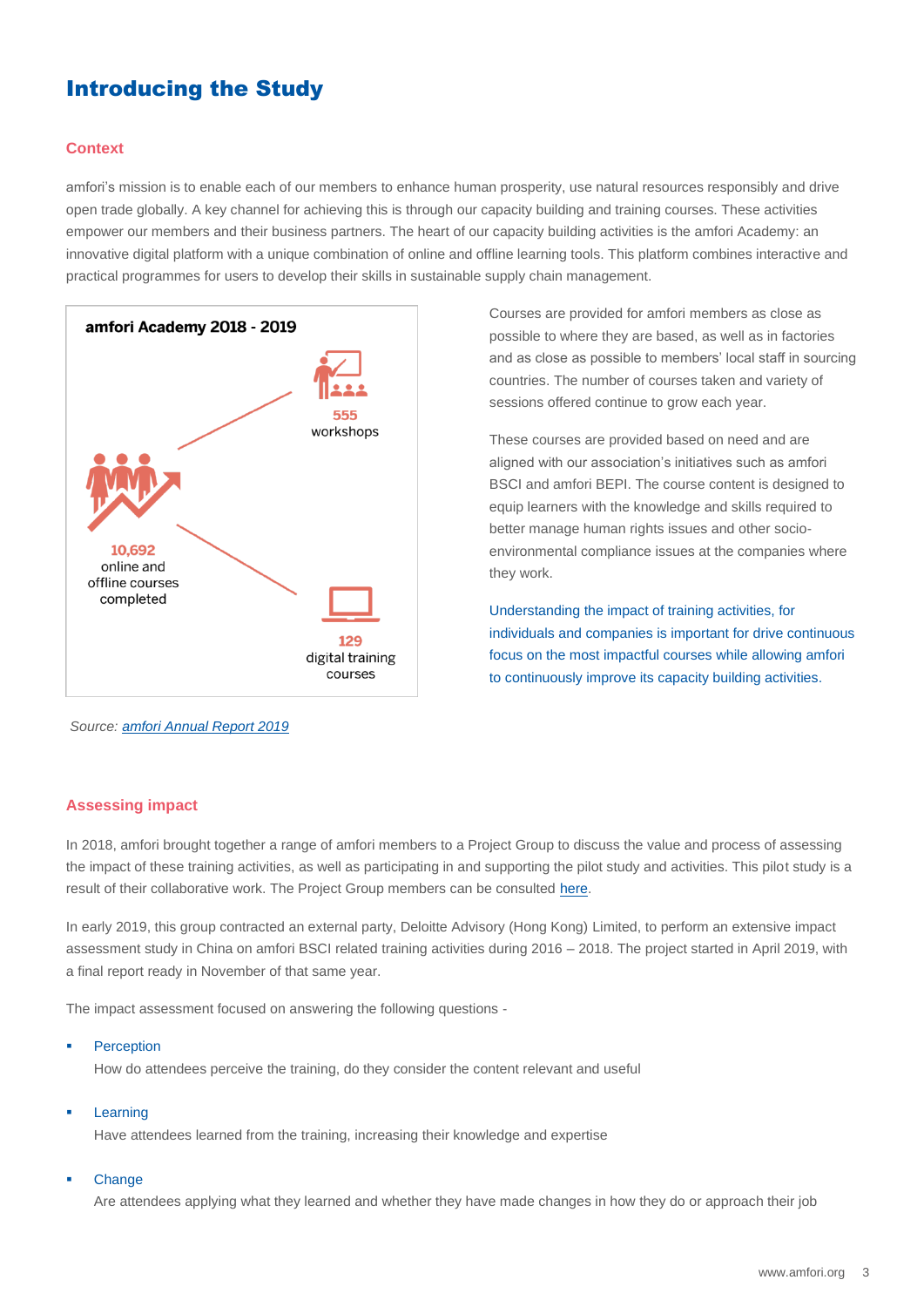#### **Impact**

Have the changes made by the individual and/or company led to company level improvements, such as improved amfori BSCI scores in the perspective performance areas

The external party was also tasked to report on

- any limitations encountered during the work, and
- improvements for amfori to make in their capacity building offering.

### **Scope**

# Capacity Building Impact Assessment Scope (2016 - 2018)



The study focused on amfori BSCI training for factory management in China, the biggest sourcing market for amfori members with a majority of factory management training taking place there.

Project Group participants were central to identifying factories for the study, and in particular for the advanced activities such as phone interviews and site visits.

### **Data Sources and Activities**

The following activities were performed and/or analysed as part of the Capacity Building Impact Assessment study –

- **1.** Correlation analysis of 1000 factories' amfori BSCI 2.0 Audit and Training data
- **2.** Post-training survey data analysis from 2,535 surveys completed in the amfori Academy
- **3.** Online follow-up survey and analysis with 171 respondents
- **4.** 20-minute phone interviews with 86 individuals
- **5.** Half-day site visits at 7 factories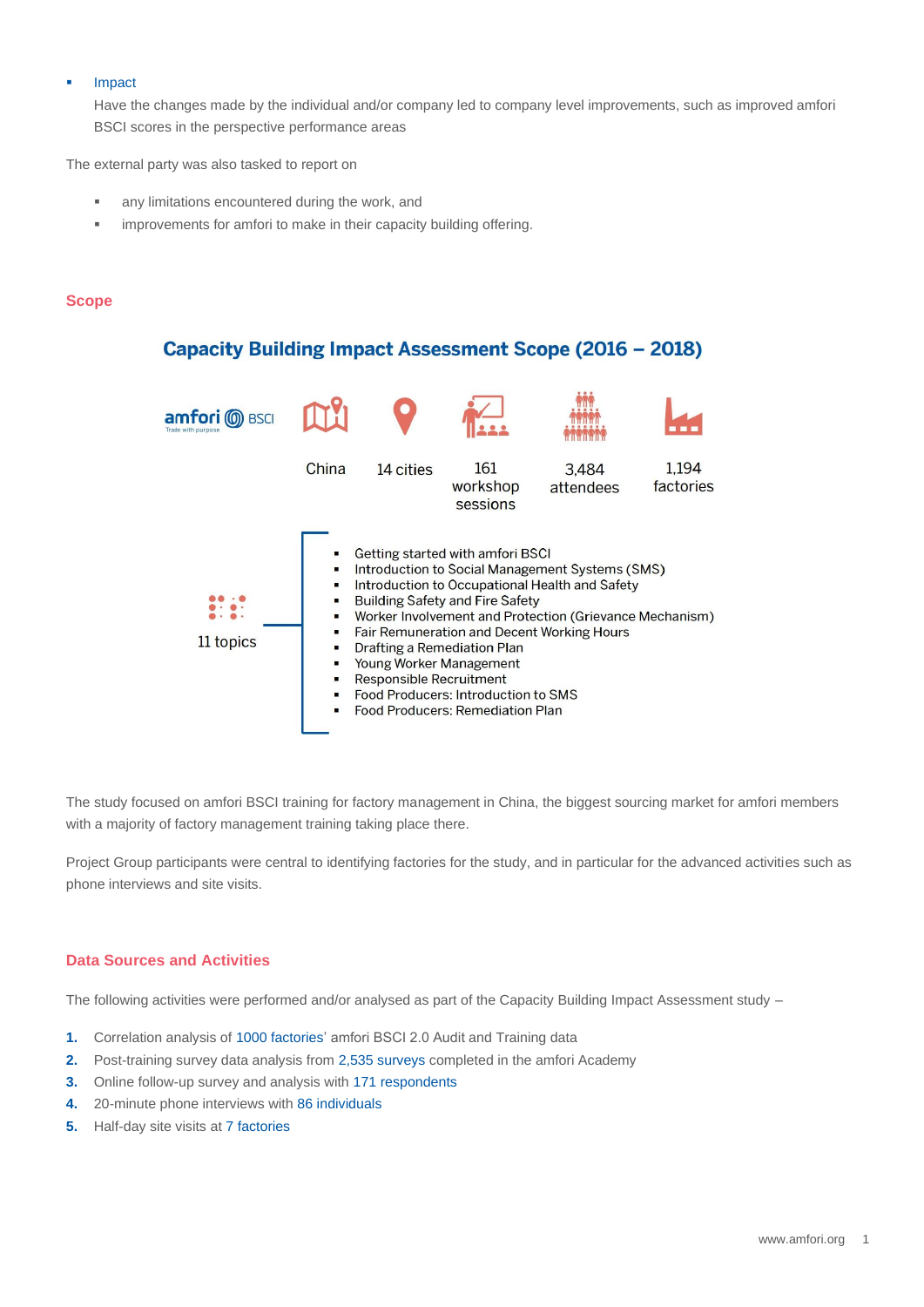# The results

Overall, the results of the study indicate a positive impact of amfori BSCI Capacity Building activities on attendees and their companies. The workshops were effective in increasing attendees' knowledge and expertise, empowering them to make changes in their work environment, resulting in better management and performance in one or more amfori BSCI performance area(s) at company level.

Below are highlights from the study, followed by a description of recommendations from the external partner.

# **Perception** – what do you think of the training courses

This part of the assessment focused on understanding how attendees perceive the training and whether they consider the content relevant and useful.

Both the quality of the trainer and the content relevance of the course were rated high, both just after the training and in the follow up survey conducted as part of this study.

As a result, we see that 99% of respondents say they would recommend the BSCI workshop they attended to their colleagues or peers.

"...The way the trainer conducted the workshop and<br>the content covered impressed me a lot. He offered<br>professional insights into specific topics and allowed<br>us to brainstorm from a wider perspective. This allowed us to apply newly learned knowledge into<br>the daily job routine and operation which I have never considered before. Thus, we have made significant improvements in these areas. Compared to the past, the **workers are now more satisfied with**<br>their work environment. They also have a deeper<br>understanding of BSCI and have made great improvement on work efficiency

Factory representative from a Guangzhou factory

# **Learning** – have you learned from the training

Have attendees actually learned from the training and increased their knowledge and expertise?

The post-training survey used by amfori for each workshop showed that an average of 47% preceived knowledge increase is reported.

During the follow up survey, 85% respondents still agreed that the content of the course they attended was practical and applicable to their daily work responsibilities.

"...We should be allowed to attend this workshop more than once as it always provides us with new insights every time.'

Quality Control Supervisor of a Ningbo factory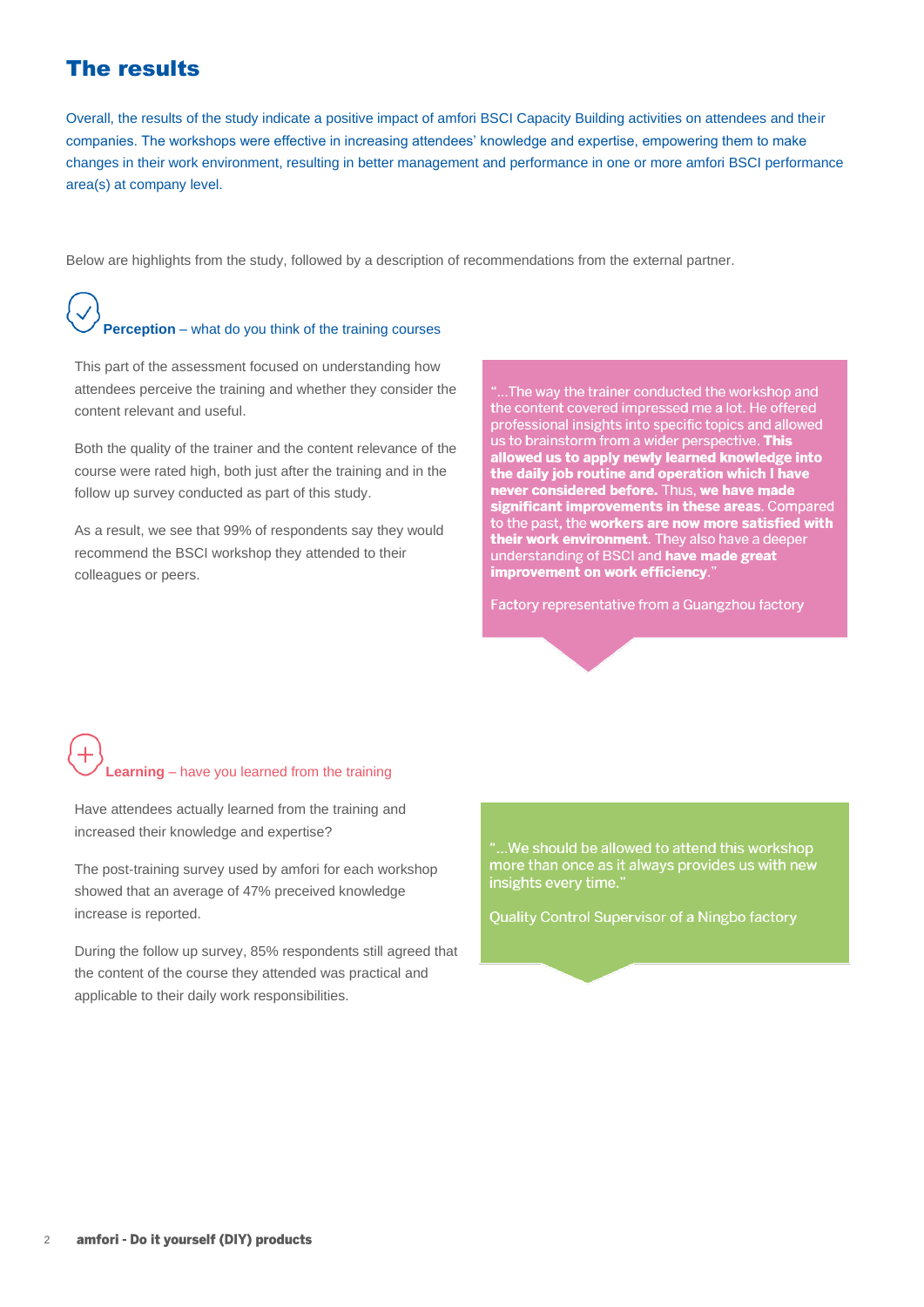# **Change** – what changes have you made

Here the study assessed whether attendees are applying what they learned and whether they have made changes in how they do or approach their job.

The follow up survey showed around 57% have made policy changes and/or have improved business practices.

The phone interviews additionally identified 92% of the interviewees who say that the changes which were made have led to changes in worker behaviour and business impacts.

"... Our factory is not used to following regulation regarding fire safety. But now, we have a much better understanding on BSCI and local standards. We have also invested in certified equipment and developed a more systematic way of management."

Assistant to General Manager of a Dongguan factory

"...This workshop changed our policies and the current practice of the company. For instance. we now provide a direct and a more open channel for workers to communicate with the senior staff and supervisors to reflect their views. It has created a positive impact on our workers' morale which lowers the turnover rate and increases their work efficiency.' General Manager of a Shaoxing factory

.

Overall, the more practical the training and topic, the easier it is to apply what is learned. Still, improved communication with workers is also often reported, on one side because of the training topic (e.g. Worker involvement and protection) or on another side following a process of transferring knowledge from the training to the workfloor.

In addition, increased communication between factories is proving helpful in tackling common issues.

"... Workshop attendees have formed a chat group that regularly discuss about BSCI standards and challenges, as well as current events such as the trade war. This allows us to brainstorm and problem-solve in different perspectives."

**Factory Manager**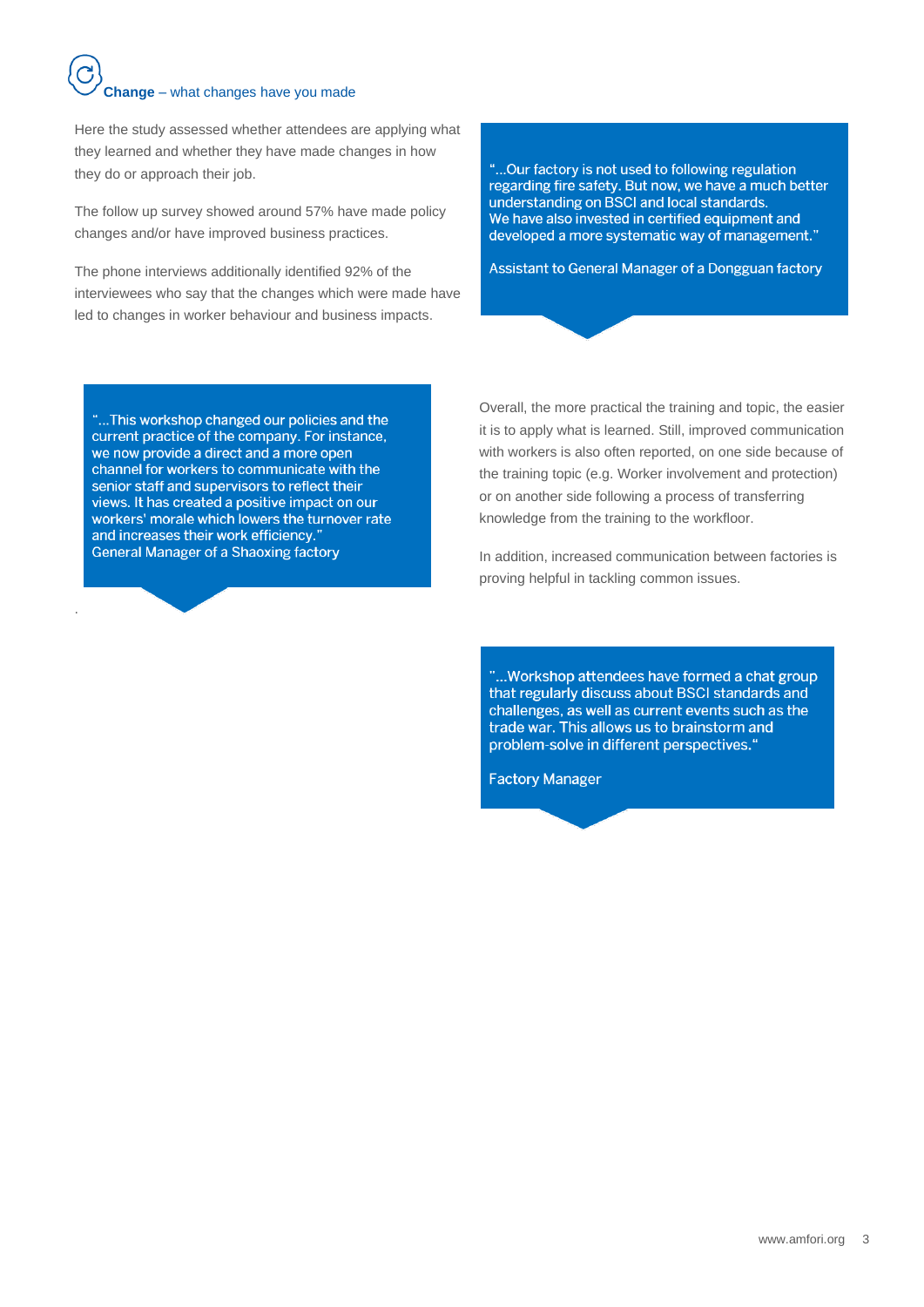# **Impact** – what has improved because of the changes made

Where policy changes and/or business practices were implemented, has this led to company level improvements?

In the phone interviews, 85% of interviewees said they believed improvements were made in the 13 BSCI performance areas, and 77% said the changes implemented had resulted in improved BSCI audit results.

The correlation analysis conducted as part of this study looked at comparing BSCI 2.0 audit results with training records. For this, factories with at least one valid BSCI 2.0 audit before and after attending a BSCI workshop were selected and analysed.

The results showed that 42% of these factories showed an improvement in their audit score. From this perspective, the following courses showed most impact:

- **Getting started with BSCI**
- Intro to Social Management System
- Worker Involvement & Protection (Grievance Mechanisms)
- **Drafting a Remediation Plan**

However, it should also be noted that 36% of factories showed no change in audit results, and 21% declined.

# Recommendations for amfori

#### Impact Assessment

- Conduct pre-intervention assessment to measure baseline
	- This would be useful to understand attendees knowledge prior to the workshop, in order to
		- Tailor workshop delivery where needed
		- Measure knowledge increase prior vs post-training
		- Regularly assess post-intervention impact
- Doing this will enable amfori to continuously measure the effectiveness and possible impact of its training activities, and act on this knowledge.

#### Capacity Building

- Deploy case study approach in training material Attendees very much appreciated having practical examples during workshops and wish to see more of this.
- Organise sessions according to industries Attendees would like to be able to learn and discuss with learners from the same industry, particularly on common challenges.
- **Enhance online registration process**

"...the content of each workshop does not cover all 13 performance areas audited. Producers with comparable training results and also with a decline in audit results do not represent any specific ineffectiveness of the workshops they attended as the decline might be related to<br>other performance areas which were not included in the workshop(s) they attended.

Deloitte HKG, project partner From impact assessment report (2019)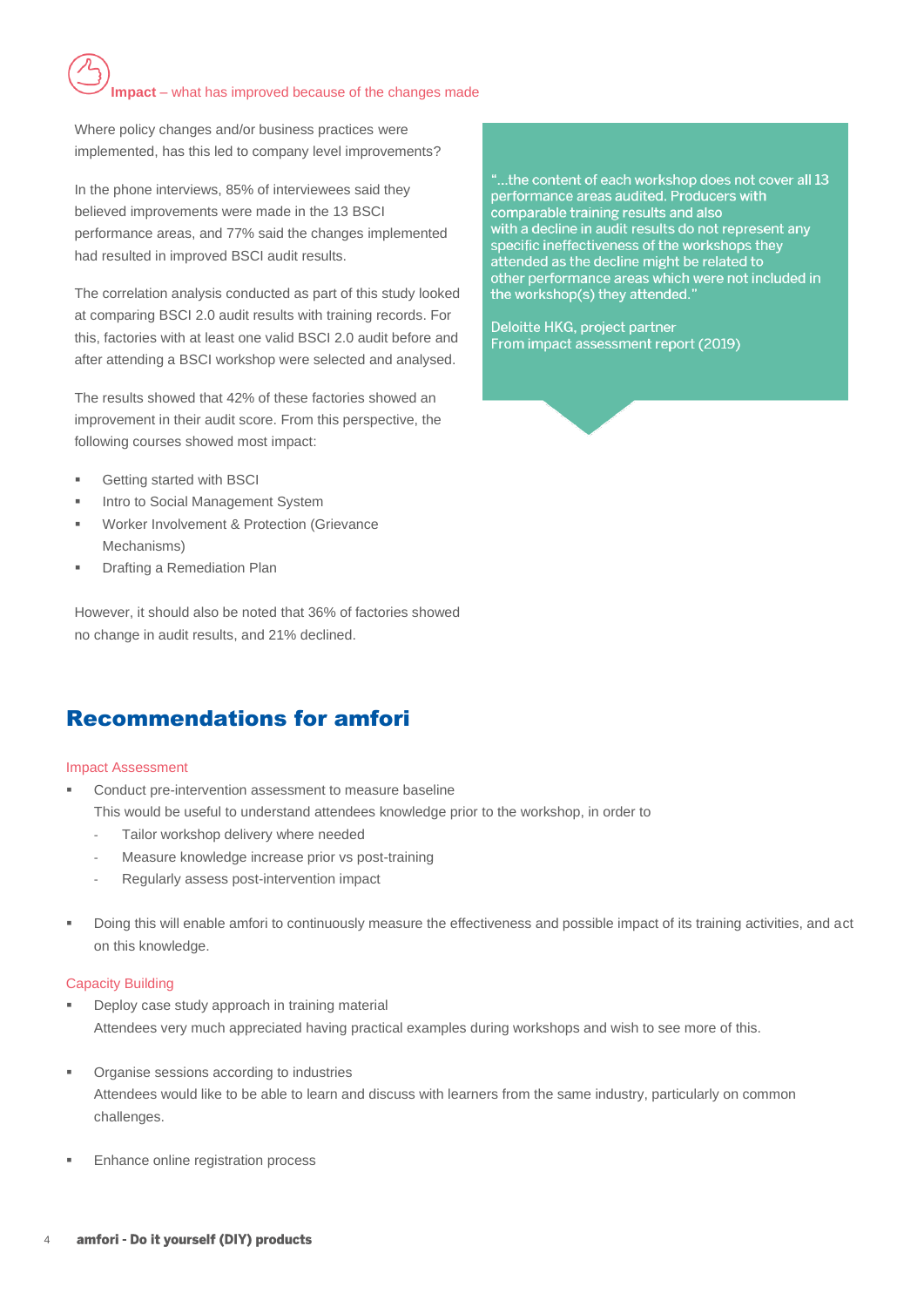# Limitations and challenges

- Verification of data (provided by amfori) was not part of the project scope.
- More information and context could reduce any bias in causality.
- Cultural bias due to Chinese cultural preference for expressing positive emotion, and thus avoiding extreme negative responses, a likelihood of positive responses in the surveys and interviews are noted.
- Most of the interviewed factories have been audited according to different international standards and client-specific standards. Local laws would sometimes involve stricter requirements, which often causes confusion on how to adhere to multiple standards.
- Many factories claimed that even though they organised internal sharing and training after representatives attended the workshops, it was unclear if the learnings and information were understood and applied to their job duties. Factories reported to believe the issue relates to a lack of education and cultural differences.

# The Methodology

The methodology used for the impact assessment was the Logic Model Approach, combined with the [Kirkpatrick's Four-Level](https://www.kirkpatrickpartners.com/Our-Philosophy/The-Kirkpatrick-Model)  [Training Evalution Model.](https://www.kirkpatrickpartners.com/Our-Philosophy/The-Kirkpatrick-Model)

**Logic Model for the China amfori BSCI Capacity Building Impact Assessment Study**